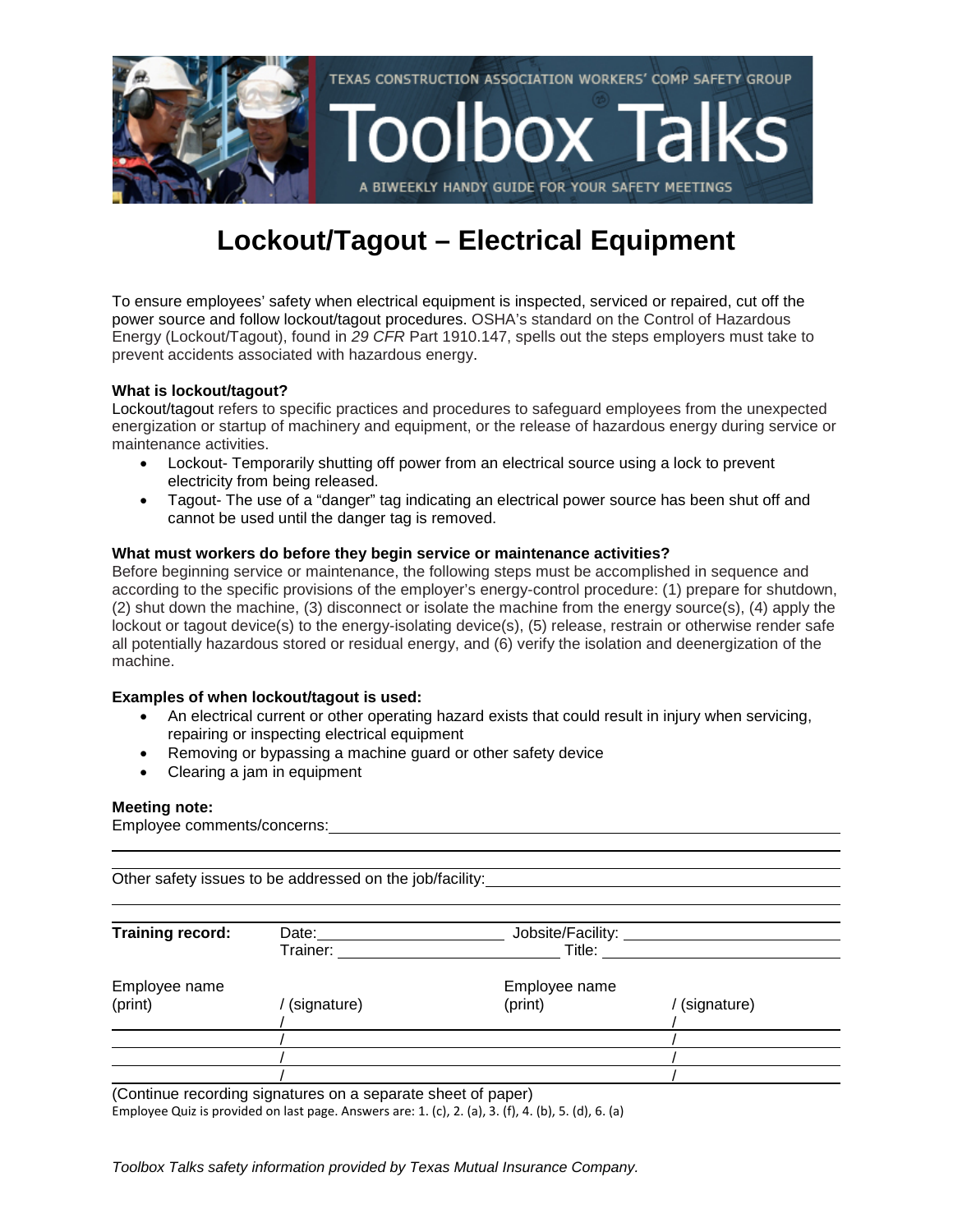

# **Lockout/Tagout – Electrical Equipment**

OSHA's standard procedure for equipment lockout/tagout:

- 1. Prepare for machinery shutdown.
- 2. Machinery or equipment shutdown.
- 3. Machinery or equipment isolation.
- 4. Lockout or tagout application.
- 5. Release of stored energy.
- 6. Verification of isolation.